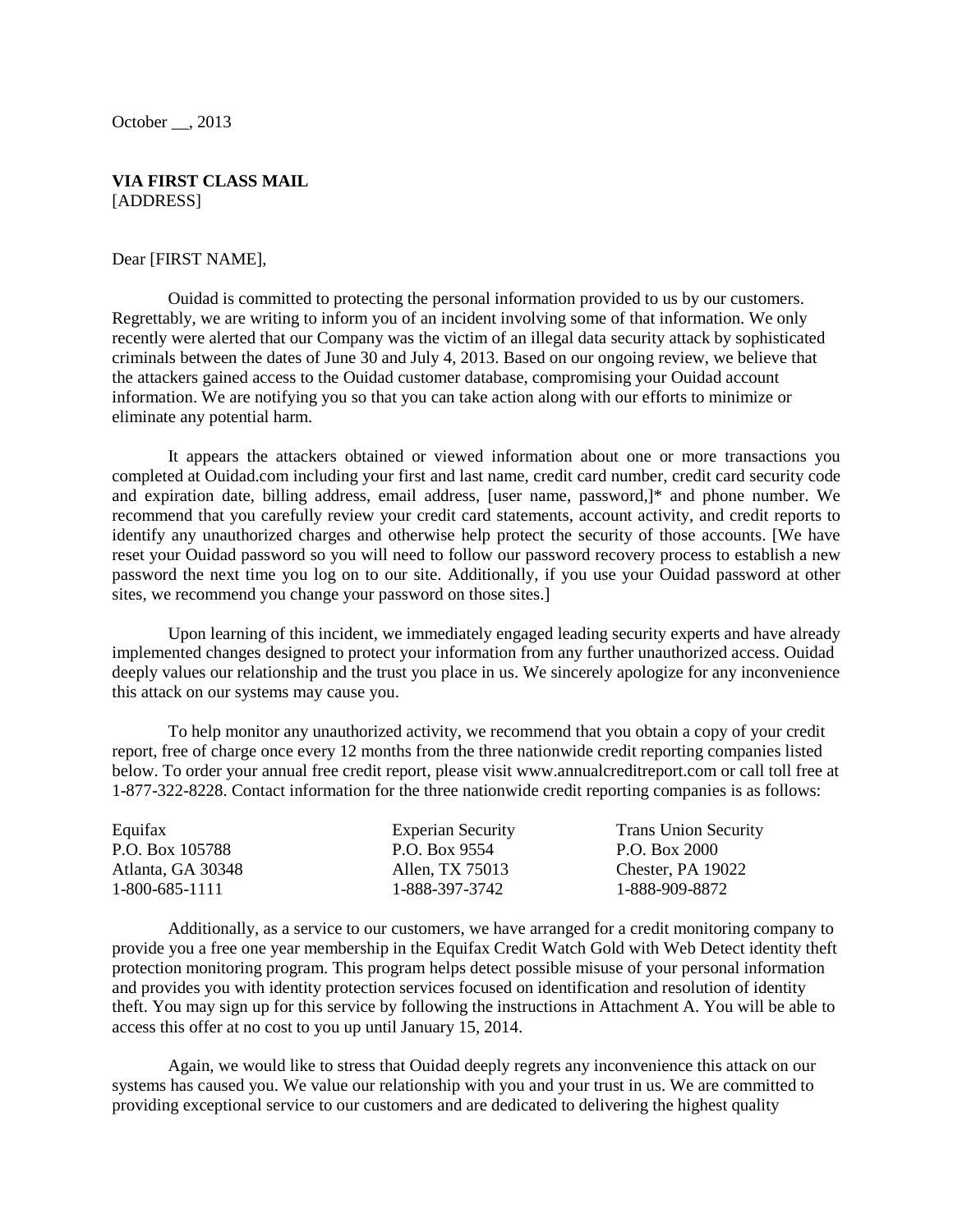products. We are working extremely hard now to implement changes designed to protect your information from future attacks.

If you have further questions, additional information is available at www.ouidad.com/securityalert. We can also be reached toll-free at 888-406-4353.

Sincerely,

The Ouidad Customer Service Team

\* Bracketed language is included in letters to those customers whose user name and password were compromised.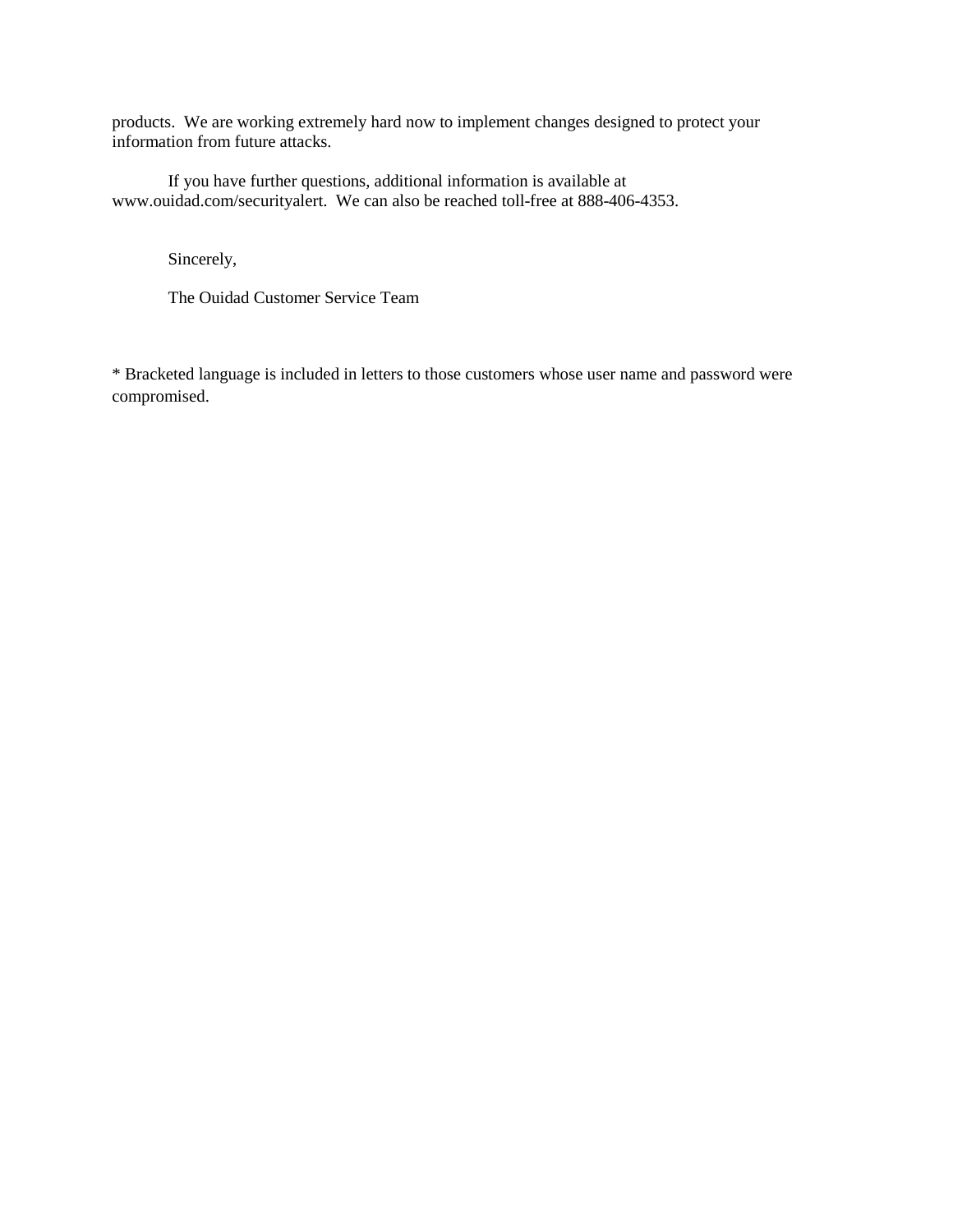# **Attachment A:**

## **Equifax Credit Watch Gold with WebDetect**

Consumer Name Consumer Address

Consumer City, State, Zip Code Promotion Code: #############

We have arranged with Equifax Personal Solutions to help you protect your identity and your credit information at no cost to you. The steps to follow are:

- 1. Enroll in Equifax Credit Watch™ Gold with WebDetect identity theft protection product. This product is being provided to you at no cost for one year.
- 2. Additionally, you may choose to adopt an increased level of protection by placing a fraud alert on your credit file at Equifax and the other two credit reporting agencies

### Enroll in Equifax Credit Watch™ Gold with WebDetect

Equifax Credit Watch will provide you with an "early warning system" to changes to your credit file and help you to understand the content of your Equifax credit file. The key features and benefits are listed below.

Equifax Credit Watch provides you with the following benefits:

- o Comprehensive credit file monitoring of your Equifax credit report with daily notification of key changes to your credit file
- o Wireless alerts
- o Access to your Equifax Credit Report™
- o Ability to receive alerts if your Social Security Number or credit card numbers are found on Internet trading sites
- $\degree$  \$25,000 in identity theft insurance<sup>†</sup> with \$0 deductible, at no additional cost to you †
- o 24 by 7 live agent Customer Service to assist you in understanding the content of your Equifax credit information, to provide personalize identity theft victim assistance and in initiating an investigation of inaccurate information
- o 90 day Fraud Alert placement with automatic renewal functionality

## How to Enroll

To sign up online for **online delivery** go to [www.myservices.equifax.com/golds](http://www.myservices.equifax.com/gold)can

- 1. Register: Complete the form with your contact information (name, gender, address, date of birth, Social Security Number and telephone number) and click "Continue" button. Complete the form with your email address, create a User Name and Password, enter Promotion Code provided at the top of your letter in the "Promotion Code" box and agree to the Terms of Use. Then click "Accept Terms & Continue" button. This code eliminates the need to provide a credit card number for payment. The information is provided in a secured environment.
- 2. Verify ID: The system will then ask you up to four security questions. Please answer the questions and click the "Submit Order" button. This is the Equifax Identity Verification Process.